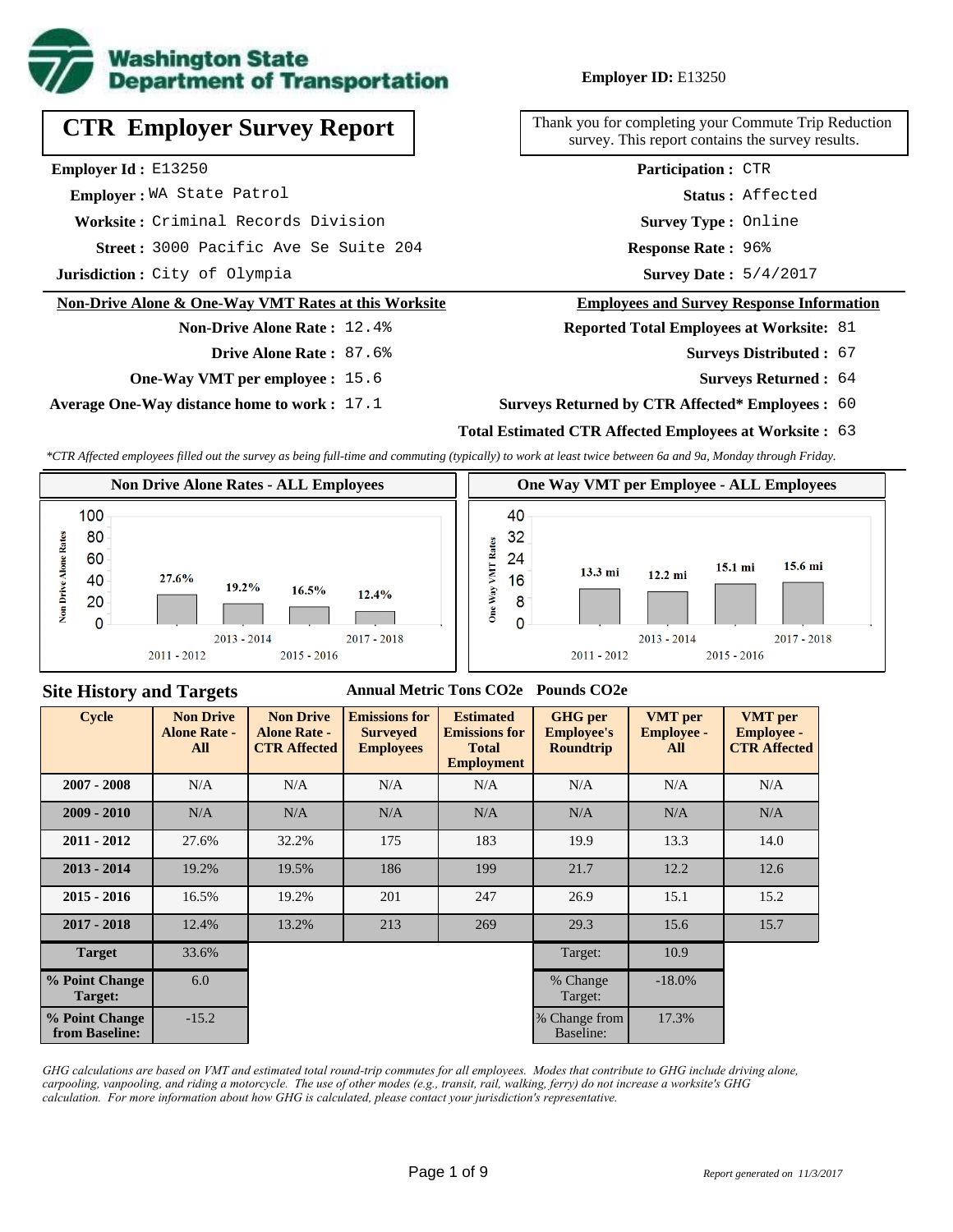# **Washington State<br>Department of Transportation**

## **Commute Trips By Mode - All Employees**

**Q.4: Last week, what type of transportation did you use each day to commute TO your usual work location? (Mode used for the longest distance.)**



*\* Motorcycle-1 is now included in Drive Alone and Motorcycle-2 is included in Carpool. Information about these trips is still available by request.*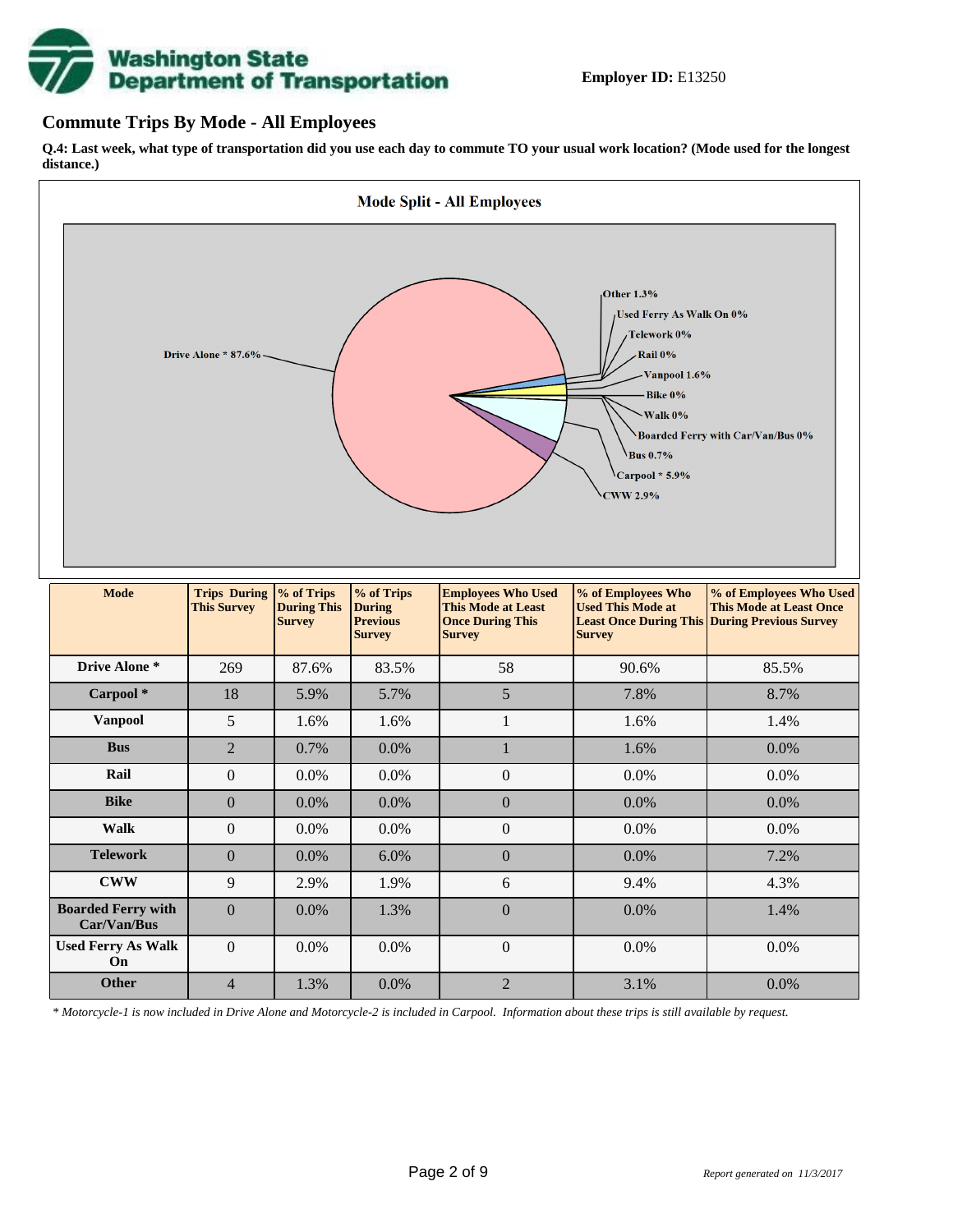

## **Commute Trips By Mode - Affected Employees**

**Q.4: Last week, what type of transportation did you use each day to commute TO your usual work location? (Mode used for the longest distance.)**



*\* Motorcycle-1 is now included in Drive Alone and Motorcycle-2 is included in Carpool. Information about these trips is still available by request.*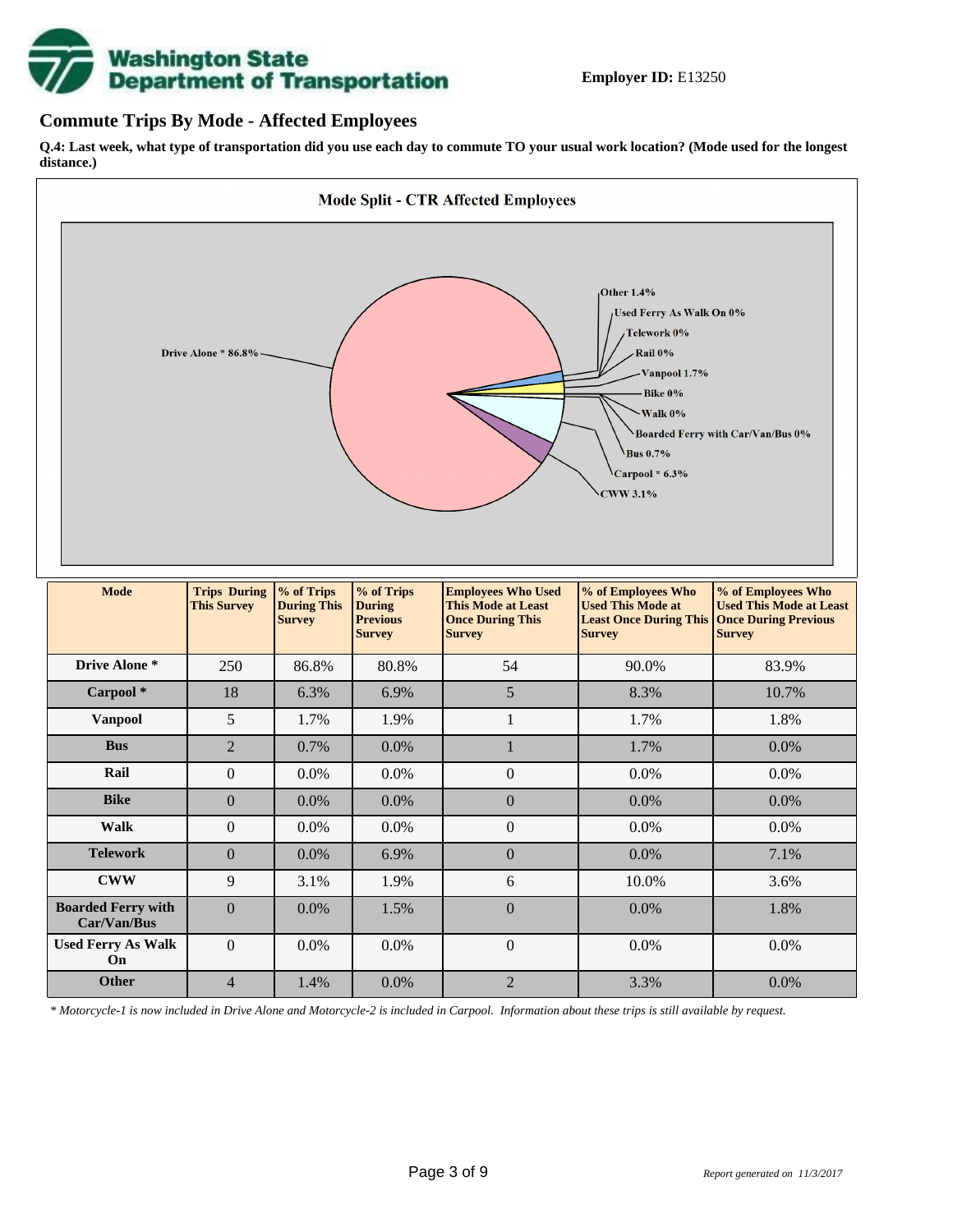

# **Alternative Modes - Number of Employees Who Used a Non-Drive Alone Mode:**

| <b>Non-Drive Alone</b><br><b>Number Of Days</b> | <b>Exactly this # of</b><br><b>Employees</b> | <b>Exactly this % of</b><br><b>Employees</b> | At least # of<br><b>Employees</b> | At least % of<br>employees |
|-------------------------------------------------|----------------------------------------------|----------------------------------------------|-----------------------------------|----------------------------|
| 0 Day                                           | 50                                           | 78%                                          | 64                                | 100%                       |
| 1 Days                                          | 5                                            | 8%                                           | 14                                | 22%                        |
| 2 Days                                          | $\overline{2}$                               | 3%                                           | 9                                 | 14%                        |
| 3 Days                                          | $\overline{2}$                               | 3%                                           | 7                                 | 11%                        |
| 4 Days                                          | $\overline{2}$                               | 3%                                           | 5                                 | 8%                         |
| 5 Days                                          | 3                                            | 5%                                           | 3                                 | 5%                         |
| <b>6 or More Days</b>                           | $\theta$                                     | 0%                                           | $\Omega$                          | 0%                         |

## **Count by Occupancy of Carpools and Vanpools**

**Q.4 If you used a carpool or vanpool as part of your commute, how many people (age 16 or older) are usually in the vehicle?**

| <b>Ridesharing Occupancy</b> | <b>Mode</b> | <b>Response Count</b> |  |  |  |  |
|------------------------------|-------------|-----------------------|--|--|--|--|
| $2*$                         | Carpool     | 18                    |  |  |  |  |
| 3                            | Carpool     | $\boldsymbol{0}$      |  |  |  |  |
| 4                            | Carpool     | $\boldsymbol{0}$      |  |  |  |  |
| 5                            | Carpool     | $\boldsymbol{0}$      |  |  |  |  |
| >5                           | Carpool     | $\overline{0}$        |  |  |  |  |
| $<$ 5                        | Vanpool     | $\overline{0}$        |  |  |  |  |
| 5                            | Vanpool     | $\boldsymbol{0}$      |  |  |  |  |
| 6                            | Vanpool     | $\boldsymbol{0}$      |  |  |  |  |
| 7                            | Vanpool     | $\boldsymbol{0}$      |  |  |  |  |
| 8                            | Vanpool     | $\boldsymbol{0}$      |  |  |  |  |
| 9                            | Vanpool     | $\boldsymbol{0}$      |  |  |  |  |
| 10                           | Vanpool     | $\overline{0}$        |  |  |  |  |
| 11                           | Vanpool     | 5                     |  |  |  |  |
| 12                           | Vanpool     | $\boldsymbol{0}$      |  |  |  |  |
| 13                           | Vanpool     | $\boldsymbol{0}$      |  |  |  |  |
| 14                           | Vanpool     | $\overline{0}$        |  |  |  |  |
| >14                          | Vanpool     | $\boldsymbol{0}$      |  |  |  |  |

\* Motorcycle-2 counted with Carpool-2 for this table.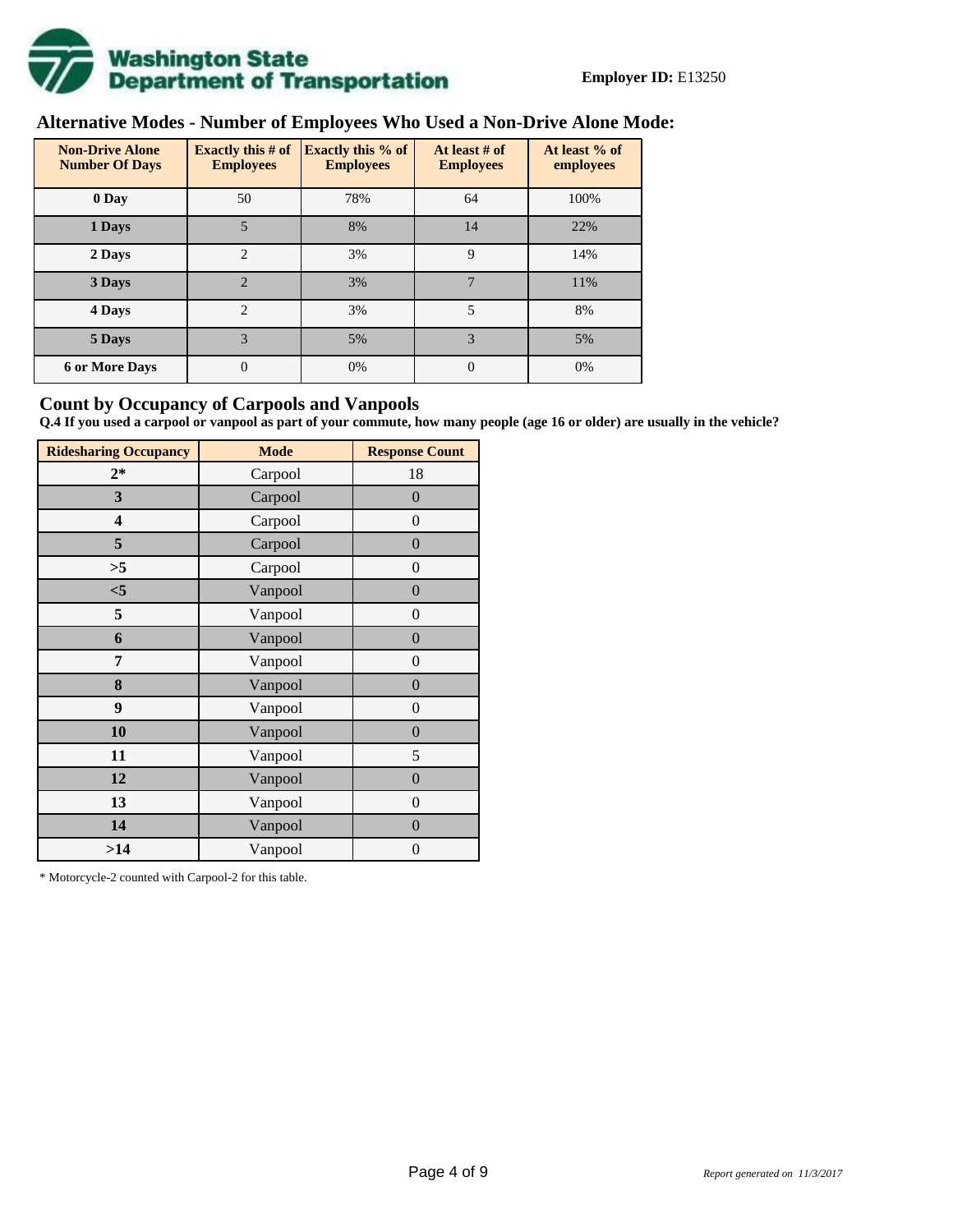

# **Reported Work Schedule - All Employees**

**Q.8 Which of the following best describes your work schedule?**

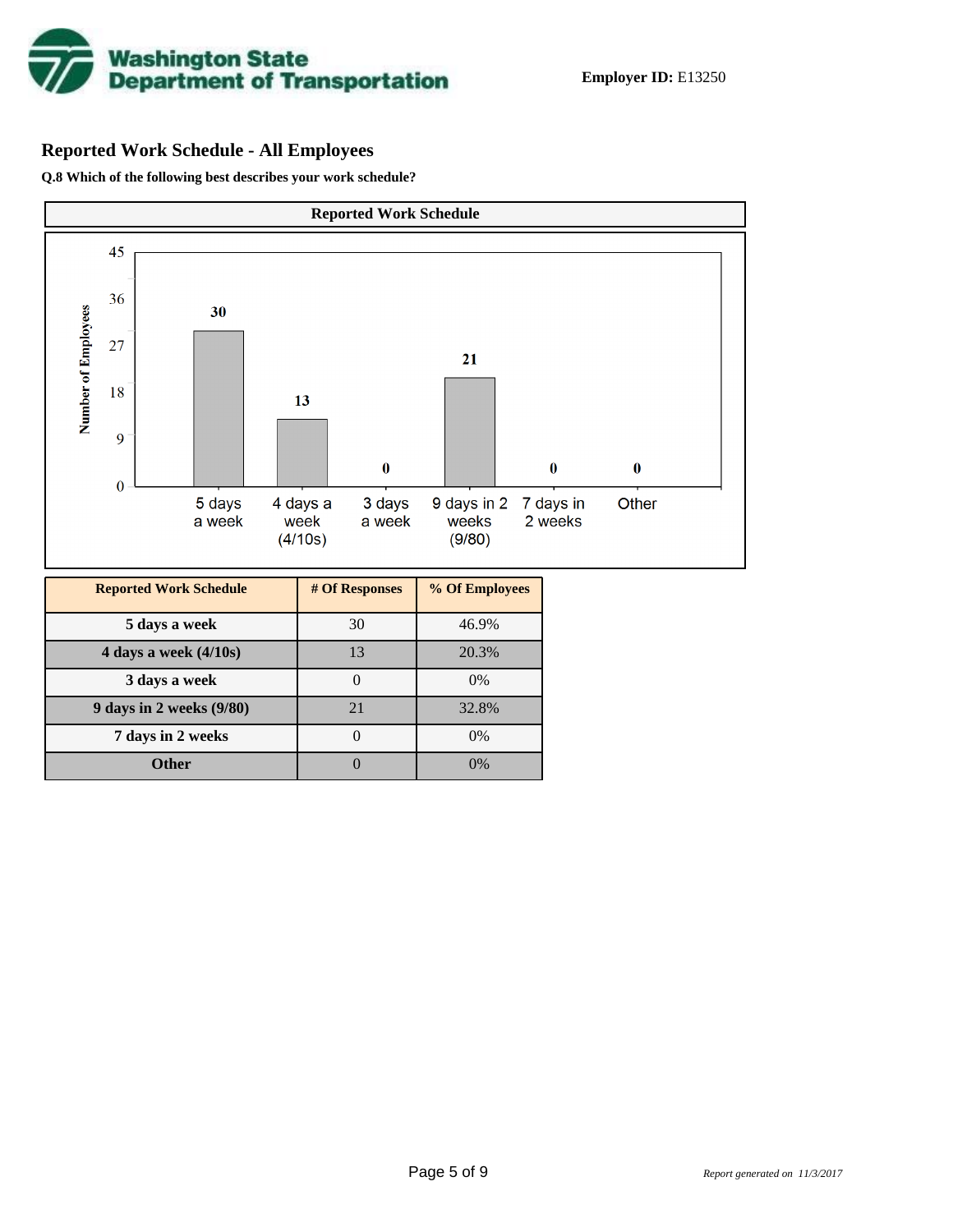

## **Parking and Telework**

**Q.9: On the most recent day that you drove alone to work, did you pay to park? (Mark "yes" if you paid that day, if you prepaid, if you are billed later, or if the cost of parking is deducted from your paycheck.)**



**Q.10: How many days do you typically telework?**

| <b>Telework Frequency</b>           | # of Responses | % of Responses |
|-------------------------------------|----------------|----------------|
| No Answer/Blank                     |                | $0.0\%$        |
| I don't telework                    | 62             | 96.9%          |
| Occasionally, on an as-needed basis |                | 1.6%           |
| 1-2 days/month                      |                | $0.0\%$        |
| 1 day/week                          |                | $0.0\%$        |
| 2 days/week                         |                | $0.0\%$        |
| 3 days/week                         |                | 1.6%           |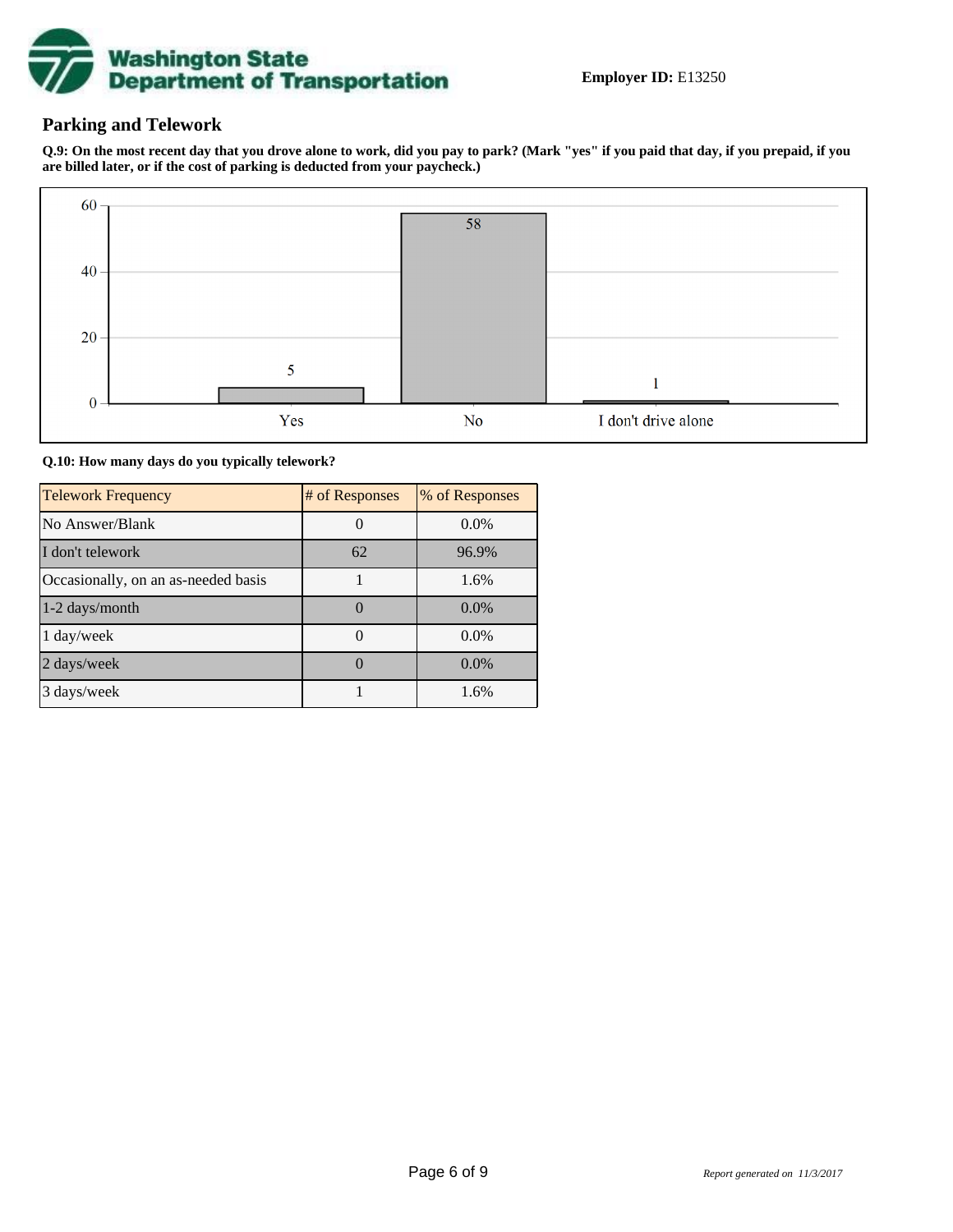

## **Reasons for driving alone to work/not driving alone to work**

**Q11. When you do not drive alone to work, what are the three most important reasons?**

| <b>Question Text</b>                                           | # of Responses | % of Responses |
|----------------------------------------------------------------|----------------|----------------|
| To save money                                                  | 21             | 18.3%          |
| Cost of parking or lack of parking                             | 18             | 15.7%          |
| Other                                                          | 18             | 15.7%          |
| Financial incentives for carpooling, bicycling or walking.     | 16             | 13.9%          |
| Personal health or well-being                                  | 10             | 8.7%           |
| Free or subsidized bus, train, vanpool pass or fare benefit    | 9              | 7.8%           |
| Environmental and community benefits                           | 6              | 5.2%           |
| Driving myself is not an option                                | 5              | 4.3%           |
| Emergency ride home is provided                                | $\overline{4}$ | 3.5%           |
| To save time using the HOV lane                                | 3              | 2.6%           |
| I have the option of teleworking                               | 3              | 2.6%           |
| I receive a financial incentive for giving up my parking space |                | 0.9%           |
| Preferred/reserved carpool/vanpool parking is provided         |                | 0.9%           |

#### **Q12. When you drive alone to work, what are the three most important reasons?**

| <b>Question Text</b>                                      | # of Responses | % of Responses |
|-----------------------------------------------------------|----------------|----------------|
| Riding the bus or train is inconvenient or takes too long | 43             | 27.6%          |
| I like the convenience of having my car                   | 43             | 27.6%          |
| Family care or similar obligations                        | 22             | 14.1%          |
| Other                                                     | 20             | 12.8%          |
| Bicycling or walking isn't safe                           | 12             | 7.7%           |
| My commute distance is too short                          | 10             | 6.4%           |
| I need more information on alternative modes              | 5              | 3.2%           |
| There isn't any secure or covered bicycle parking         |                | 0.6%           |
| My job requires me to use my car for work                 | $\overline{0}$ | $0.0\%$        |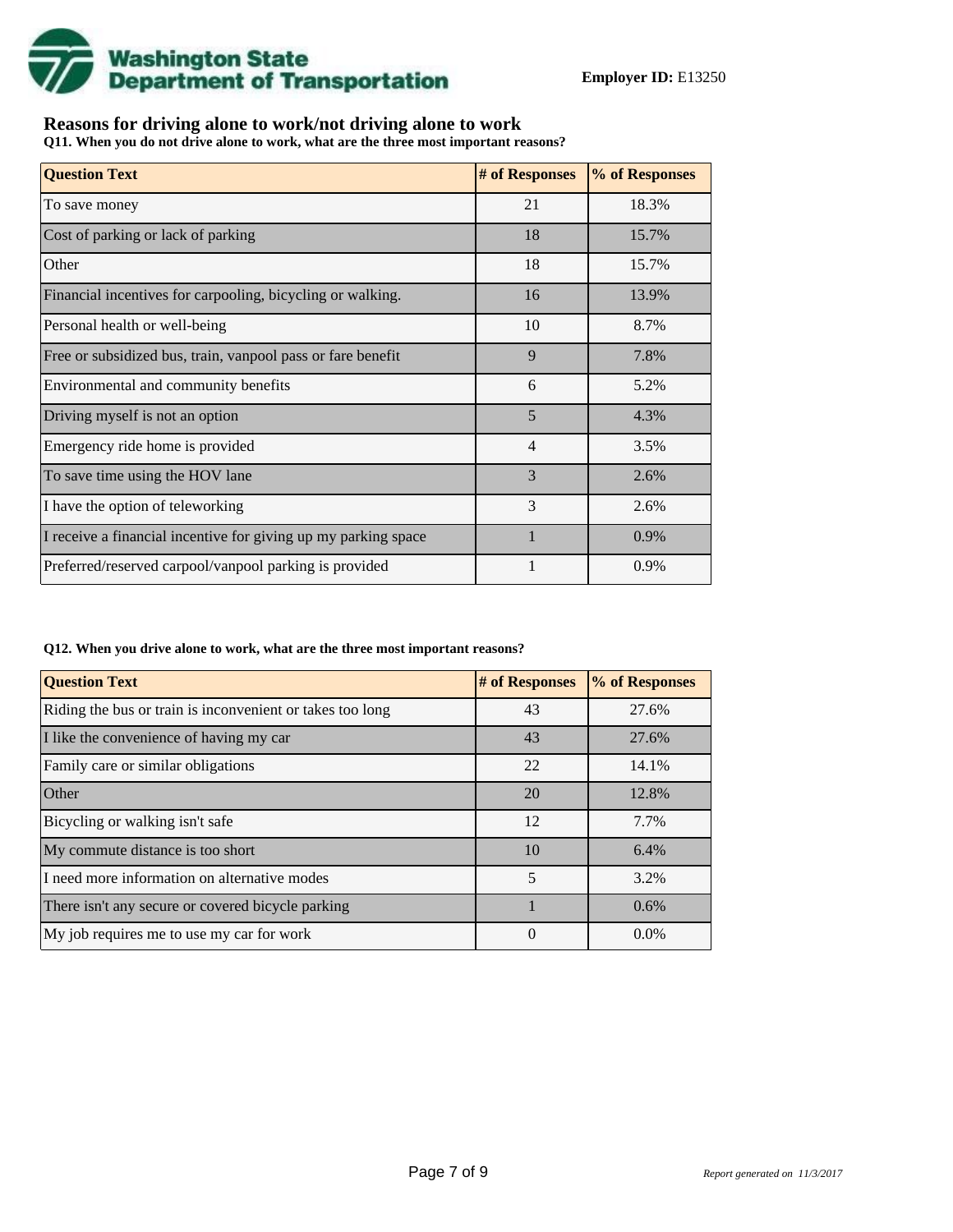

# **Commute Mode By ZipCode for All Employees**

**Q6. What is your home zip code?**

|               |                        |                     | <b>Weekly Count of Trips By Mode</b> |                  |                  |                  |                  |                  |                  |                  |                  |                  |                     |                  |                  |
|---------------|------------------------|---------------------|--------------------------------------|------------------|------------------|------------------|------------------|------------------|------------------|------------------|------------------|------------------|---------------------|------------------|------------------|
| Home Zip code | <b>Total Employees</b> | Employee Percentage | <b>Drive Alone</b>                   | Carpool          | <b>Vanpool</b>   | Motorcycle       | Bus              | Train            | <b>Bike</b>      | <b>Walk</b>      | Telework         | <b>CWW</b>       | Ferry (Car/Van/Bus) | Ferry (walk-on)  | <b>Other</b>     |
| 98503         | 11                     | 17.19%              | 44                                   | 5                | $\mathbf{0}$     | $\boldsymbol{0}$ | $\overline{2}$   | $\boldsymbol{0}$ | $\overline{0}$   | $\boldsymbol{0}$ | $\boldsymbol{0}$ | $\boldsymbol{0}$ | $\mathbf{0}$        | $\boldsymbol{0}$ | 3                |
| 98512         | $\sqrt{6}$             | 9.38%               | 23                                   | $\boldsymbol{0}$ | $\boldsymbol{0}$ | $\boldsymbol{0}$ | $\boldsymbol{0}$ | $\boldsymbol{0}$ | $\overline{0}$   | $\boldsymbol{0}$ | $\boldsymbol{0}$ | 5                | $\boldsymbol{0}$    | $\boldsymbol{0}$ | $\boldsymbol{0}$ |
| 98501         | 5                      | 7.81%               | 24                                   | $\boldsymbol{0}$ | $\boldsymbol{0}$ | $\boldsymbol{0}$ | $\boldsymbol{0}$ | $\boldsymbol{0}$ | $\boldsymbol{0}$ | $\boldsymbol{0}$ | $\boldsymbol{0}$ | $\,1$            | $\boldsymbol{0}$    | $\boldsymbol{0}$ | $\boldsymbol{0}$ |
| 98513         | 5                      | 7.81%               | 24                                   | $\boldsymbol{0}$ | $\boldsymbol{0}$ | $\boldsymbol{0}$ | $\boldsymbol{0}$ | $\boldsymbol{0}$ | $\overline{0}$   | $\boldsymbol{0}$ | $\boldsymbol{0}$ | $\boldsymbol{0}$ | $\boldsymbol{0}$    | $\boldsymbol{0}$ | $\boldsymbol{0}$ |
| 98516         | 5                      | 7.81%               | 15                                   | 5                | $\boldsymbol{0}$ | $\boldsymbol{0}$ | $\boldsymbol{0}$ | $\boldsymbol{0}$ | $\boldsymbol{0}$ | $\boldsymbol{0}$ | $\boldsymbol{0}$ | $\mathbf{1}$     | $\boldsymbol{0}$    | $\boldsymbol{0}$ | $\,1$            |
| 98502         | $\overline{3}$         | 4.69%               | 16                                   | $\boldsymbol{0}$ | $\boldsymbol{0}$ | $\boldsymbol{0}$ | $\boldsymbol{0}$ | $\boldsymbol{0}$ | $\overline{0}$   | $\boldsymbol{0}$ | $\boldsymbol{0}$ | $\boldsymbol{0}$ | $\boldsymbol{0}$    | $\boldsymbol{0}$ | $\boldsymbol{0}$ |
| 98531         | $\overline{3}$         | 4.69%               | 11                                   | 3                | $\boldsymbol{0}$ | $\boldsymbol{0}$ | $\boldsymbol{0}$ | $\boldsymbol{0}$ | $\boldsymbol{0}$ | $\boldsymbol{0}$ | $\boldsymbol{0}$ | $\boldsymbol{0}$ | $\boldsymbol{0}$    | $\boldsymbol{0}$ | $\boldsymbol{0}$ |
| 98373         | $\overline{2}$         | 3.13%               | $8\,$                                | $\boldsymbol{0}$ | $\boldsymbol{0}$ | $\boldsymbol{0}$ | $\boldsymbol{0}$ | $\boldsymbol{0}$ | $\overline{0}$   | $\boldsymbol{0}$ | $\boldsymbol{0}$ | $\boldsymbol{0}$ | $\boldsymbol{0}$    | $\boldsymbol{0}$ | $\boldsymbol{0}$ |
| 98540         | $\overline{2}$         | 3.13%               | 9                                    | $\boldsymbol{0}$ | $\boldsymbol{0}$ | $\boldsymbol{0}$ | $\boldsymbol{0}$ | $\boldsymbol{0}$ | $\boldsymbol{0}$ | $\boldsymbol{0}$ | $\boldsymbol{0}$ | $\boldsymbol{0}$ | $\boldsymbol{0}$    | $\boldsymbol{0}$ | $\boldsymbol{0}$ |
| 98557         | $\overline{2}$         | 3.13%               | 10                                   | $\boldsymbol{0}$ | $\boldsymbol{0}$ | $\boldsymbol{0}$ | $\boldsymbol{0}$ | $\boldsymbol{0}$ | $\overline{0}$   | $\boldsymbol{0}$ | $\boldsymbol{0}$ | $\boldsymbol{0}$ | $\boldsymbol{0}$    | $\boldsymbol{0}$ | $\boldsymbol{0}$ |
| 98589         | $\overline{2}$         | 3.13%               | 10                                   | $\boldsymbol{0}$ | $\boldsymbol{0}$ | $\boldsymbol{0}$ | $\boldsymbol{0}$ | $\boldsymbol{0}$ | $\boldsymbol{0}$ | $\boldsymbol{0}$ | $\boldsymbol{0}$ | $\boldsymbol{0}$ | $\boldsymbol{0}$    | $\boldsymbol{0}$ | $\boldsymbol{0}$ |
| 98597         | $\overline{2}$         | 3.13%               | 9                                    | $\boldsymbol{0}$ | $\boldsymbol{0}$ | $\boldsymbol{0}$ | $\boldsymbol{0}$ | $\boldsymbol{0}$ | $\overline{0}$   | $\boldsymbol{0}$ | $\boldsymbol{0}$ | $\boldsymbol{0}$ | $\boldsymbol{0}$    | $\boldsymbol{0}$ | $\boldsymbol{0}$ |
| 98021         | $\,1\,$                | 1.56%               | $\boldsymbol{0}$                     | $\boldsymbol{0}$ | 5                | $\boldsymbol{0}$ | $\boldsymbol{0}$ | $\boldsymbol{0}$ | $\boldsymbol{0}$ | $\boldsymbol{0}$ | $\boldsymbol{0}$ | $\boldsymbol{0}$ | $\boldsymbol{0}$    | $\boldsymbol{0}$ | $\boldsymbol{0}$ |
| 98338         | $\mathbf 1$            | 1.56%               | 5                                    | $\boldsymbol{0}$ | $\boldsymbol{0}$ | $\boldsymbol{0}$ | $\boldsymbol{0}$ | $\boldsymbol{0}$ | $\overline{0}$   | $\boldsymbol{0}$ | $\boldsymbol{0}$ | $\boldsymbol{0}$ | $\boldsymbol{0}$    | $\boldsymbol{0}$ | $\boldsymbol{0}$ |
| 98371         | $\mathbf{1}$           | 1.56%               | $\overline{4}$                       | $\boldsymbol{0}$ | $\boldsymbol{0}$ | $\boldsymbol{0}$ | $\boldsymbol{0}$ | $\boldsymbol{0}$ | $\boldsymbol{0}$ | $\boldsymbol{0}$ | $\boldsymbol{0}$ | $\boldsymbol{0}$ | $\boldsymbol{0}$    | $\boldsymbol{0}$ | $\boldsymbol{0}$ |
| 98372         | $\,1$                  | 1.56%               | $\overline{4}$                       | $\boldsymbol{0}$ | $\boldsymbol{0}$ | $\boldsymbol{0}$ | $\boldsymbol{0}$ | $\boldsymbol{0}$ | $\mathbf{0}$     | $\boldsymbol{0}$ | $\boldsymbol{0}$ | $\mathbf{1}$     | $\boldsymbol{0}$    | $\boldsymbol{0}$ | $\boldsymbol{0}$ |
| 98387         | $\mathbf{1}$           | 1.56%               | $\overline{4}$                       | $\boldsymbol{0}$ | $\boldsymbol{0}$ | $\boldsymbol{0}$ | $\boldsymbol{0}$ | $\boldsymbol{0}$ | $\boldsymbol{0}$ | $\mathbf{0}$     | $\boldsymbol{0}$ | $\mathbf{1}$     | $\boldsymbol{0}$    | $\boldsymbol{0}$ | $\boldsymbol{0}$ |
| 98409         | $\mathbf{1}$           | 1.56%               | 5                                    | $\overline{0}$   | $\boldsymbol{0}$ | $\boldsymbol{0}$ | $\boldsymbol{0}$ | $\boldsymbol{0}$ | $\overline{0}$   | $\boldsymbol{0}$ | $\boldsymbol{0}$ | $\boldsymbol{0}$ | $\boldsymbol{0}$    | $\boldsymbol{0}$ | $\overline{0}$   |
| 98418         | $\,1\,$                | 1.56%               | 5                                    | $\boldsymbol{0}$ | $\boldsymbol{0}$ | $\boldsymbol{0}$ | $\boldsymbol{0}$ | $\boldsymbol{0}$ | $\boldsymbol{0}$ | $\boldsymbol{0}$ | $\boldsymbol{0}$ | $\boldsymbol{0}$ | $\boldsymbol{0}$    | $\boldsymbol{0}$ | $\boldsymbol{0}$ |
| 98445         | $\mathbf{1}$           | 1.56%               | $\boldsymbol{0}$                     | $\overline{4}$   | $\boldsymbol{0}$ | $\boldsymbol{0}$ | $\boldsymbol{0}$ | $\boldsymbol{0}$ | $\boldsymbol{0}$ | $\boldsymbol{0}$ | $\boldsymbol{0}$ | $\boldsymbol{0}$ | $\boldsymbol{0}$    | $\boldsymbol{0}$ | $\boldsymbol{0}$ |
| 98467         | $\mathbf{1}$           | 1.56%               | 5                                    | $\boldsymbol{0}$ | $\boldsymbol{0}$ | $\boldsymbol{0}$ | $\boldsymbol{0}$ | $\boldsymbol{0}$ | $\overline{0}$   | $\boldsymbol{0}$ | $\boldsymbol{0}$ | $\boldsymbol{0}$ | $\boldsymbol{0}$    | $\boldsymbol{0}$ | $\boldsymbol{0}$ |
| 98498         | $\mathbf{1}$           | 1.56%               | $\overline{4}$                       | $\mathbf{1}$     | $\boldsymbol{0}$ | $\boldsymbol{0}$ | $\boldsymbol{0}$ | $\boldsymbol{0}$ | $\boldsymbol{0}$ | $\boldsymbol{0}$ | $\boldsymbol{0}$ | $\boldsymbol{0}$ | $\boldsymbol{0}$    | $\boldsymbol{0}$ | $\boldsymbol{0}$ |
| 98506         | $\mathbf{1}$           | 1.56%               | 5                                    | $\boldsymbol{0}$ | $\boldsymbol{0}$ | $\boldsymbol{0}$ | $\boldsymbol{0}$ | $\boldsymbol{0}$ | $\overline{0}$   | $\boldsymbol{0}$ | $\boldsymbol{0}$ | $\boldsymbol{0}$ | $\boldsymbol{0}$    | $\boldsymbol{0}$ | $\boldsymbol{0}$ |
| 98520         | $1\,$                  | 1.56%               | 5                                    | $\boldsymbol{0}$ | $\boldsymbol{0}$ | $\boldsymbol{0}$ | $\boldsymbol{0}$ | $\boldsymbol{0}$ | $\boldsymbol{0}$ | $\boldsymbol{0}$ | $\boldsymbol{0}$ | $\boldsymbol{0}$ | $\boldsymbol{0}$    | $\boldsymbol{0}$ | $\boldsymbol{0}$ |
| 98541         | $\,1\,$                | 1.56%               | 5                                    | $\boldsymbol{0}$ | $\boldsymbol{0}$ | $\boldsymbol{0}$ | $\boldsymbol{0}$ | $\boldsymbol{0}$ | $\overline{0}$   | $\boldsymbol{0}$ | $\boldsymbol{0}$ | $\boldsymbol{0}$ | $\boldsymbol{0}$    | $\boldsymbol{0}$ | $\boldsymbol{0}$ |
| 98563         | $1\,$                  | 1.56%               | 5                                    | $\boldsymbol{0}$ | $\boldsymbol{0}$ | $\boldsymbol{0}$ | $\boldsymbol{0}$ | $\boldsymbol{0}$ | $\boldsymbol{0}$ | $\boldsymbol{0}$ | $\boldsymbol{0}$ | $\boldsymbol{0}$ | $\boldsymbol{0}$    | $\boldsymbol{0}$ | $\boldsymbol{0}$ |